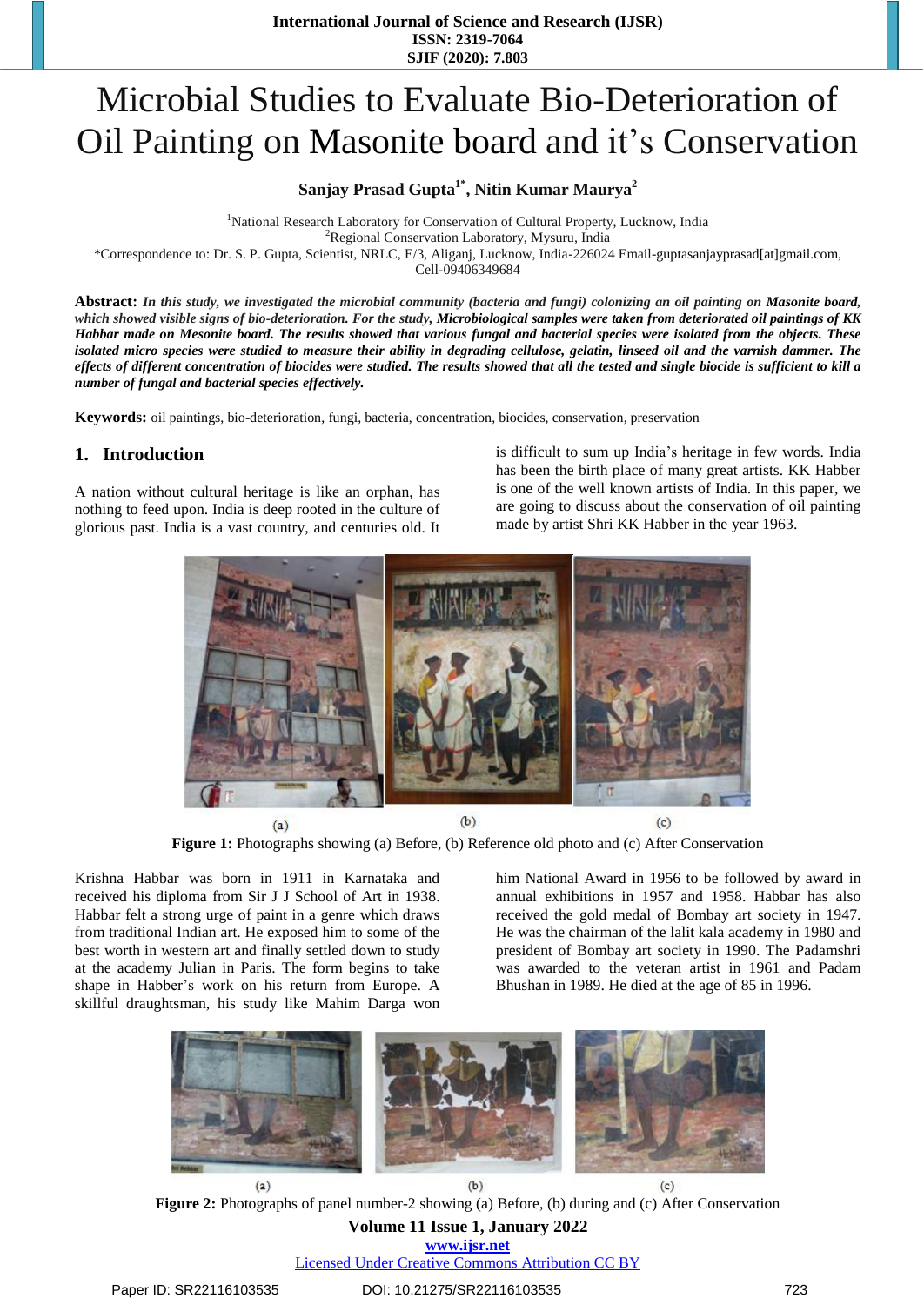#### **International Journal of Science and Research (IJSR) ISSN: 2319-7064 SJIF (2020): 7.803**





**Figure 3:** Photographs of panel number-4 showing (a) Before, (b) before lateral view (c, d, e) during and (f) After Conservation

#### **KK Habbar's painting style:**

The certain form began to take shape in Habbar's work after his return from Europe. Despite training in the western traditions, Habbar remained rooted to the folk art tradition. The central theme of habbar's art has always been human being, his concern with the human condition made him focus on themes like poverty, hunger and the destruction shapes shaped by war and nuclear explosion. At the same time, he was acutely sensitive to music and dance and having learnt the dance from Kathak. He has produced many paintings in brilliant hues of dancers and performs. In his early work, this is reflected through the depiction of aspect of Indian life such as the local festivals and daily activities of the common man. In later work, this translates into his preoccupation with mans scientific and technological advance and the work often reflect his associated fears. He will be best remembered for his eminently human paintings which draw from Indian colours and forms.

In this paper, we are talking about the oil painting of KK Habbar made on Mesonite board. First of all, we should know about what is mesonite board, it is often used as a painting support. It is a trademarked brand name of a particular type of board. It is made from (in very basic terms) from wood fiber and glue (resin) that is molded into flat board. Masonite board is artificial composite comprised of wood, wax, and numerous resigns. These wood fibers are produced by means of a lengthy course of action that will involve different stages of interfiling and consolidation.

This painting is the collection of LIC of India, Mumbai central office. The oil painting used in this study is shown in Figure-1-3. The size of the painting is 12ft. x15ft. Painting is made up of eight blocks; the size of six blocks

is 4ft. x6ft. and the size of two blocks is 3ft. x6ft. Painting is in very fragile condition and it is fixed on wooden strainer through iron nail and rusted screws. Due to rusted nails and screws it is fixed permanently on wooden strainer.

#### **Conservation issues:**

The main cause of deterioration is insect/micro-organisms attack. The painting is made on mesonite board. The main cause of insect attack in this painting is the presence of cellulose in mesonite board fibers showing in Fig 3 (b). Mesonite board fibers are usually cellulosic element that is extracted from plats. Cellulose is mainly used to produce paperboard and paper. Some animals, particularly ruminants and termite can digest cellulose.

A verity of insects can damage mesonite board. Some of them actually eat it, while others destroy it when they burrow into the mesonite board to create nest. Some holes or sawdust on the surface of the mesonite board can indicate damage by insect, but in some cases, damage is not visible to the necked eye.

It is a fact that microorganisms also play a vital role in the deterioration of our cultural heritage. The main factor involved in the growth of microorganisms on artifacts is the environmental conditions. Painting contains a wide range of organic and inorganic compounds that may be used by the microorganisms for its growth $1-3$ . Most importantly, the materials that are used for the paintings like cellulose of the canvas support materials, the animal glue and linseed oil of the pain layer which are easily degradable. Furthermore, the compounds that may provided nutrients for microorganisms which are further enhanced by dust and dirt and supplementary environmental factors deposited on the exterior of the

**Volume 11 Issue 1, January 2022 www.ijsr.net**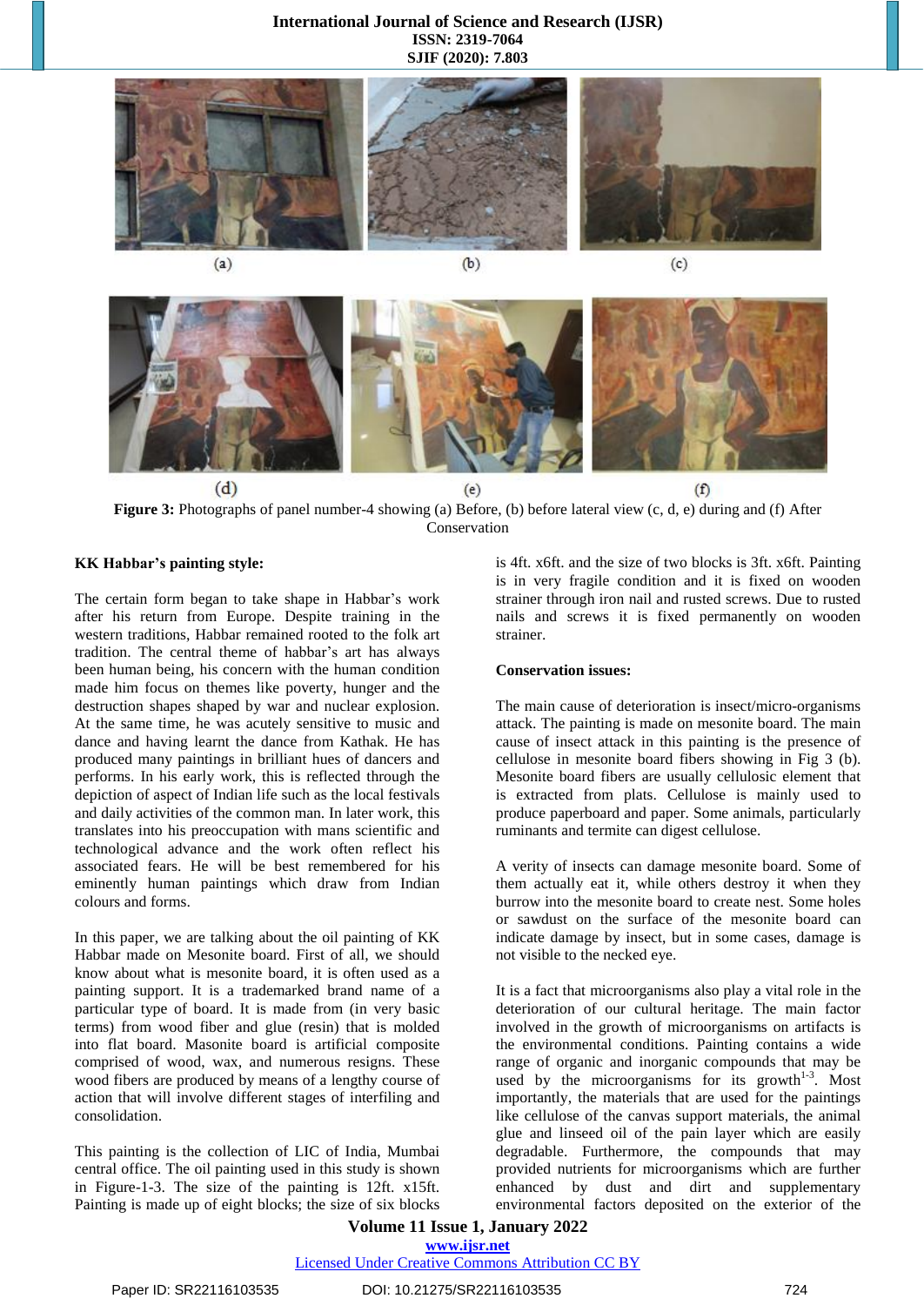painting. The dead or living cells on the painted surface might provide an additional source of nutrients. Microorganisms may use organic biocides to support their growth, and the use of chemicals in conservation practices should be controlled<sup>4-5</sup>.

This research paper deals the familiar microorganisms (fungi and bacteria's) associated with the deteriorated valuable oil paintings of KK Habbar made on Mesonite board and the conservation procedure adopted to prevent or slow down the bio-deterioration of this oil painting<sup>6</sup>.

## **2. Materials and Methods**

#### **Aim and objective of the conservation**

The primary aim of the conservation intervention was that of bringing the work back to a stable preservation state. Furthermore, it was considered that the treatment also fulfilled the additional purpose of restoring the painting to its intended, aesthetically appropriate form<sup> $2, 7$ </sup>.

#### **Sampling**

The state of deterioration of the oil painting is shown in Figure 1-3. Microbiological samples were collected from the deteriorated paintings and its surroundings as well as also from areas of several parts of the objects which showed particularly dense microbial growths or where they appeared to be associated with decay<sup>1, 8</sup>.

#### **Isolation, Identification and purification**

The collected samples were plated out on nutrient agar for bacteria and potato dextrose agar (PDA) for fungi. Incubation was achieved at  $37^0C$  for 24 hr for the bacteria and for the isolation of fungi, was kept for 72 hr at room temperature<sup>9</sup>.

The identification of fungal isolates was carried out on the basis of their macro and microscopically characteristic sporulation while that of bacteria were carried out by studying physiological and biochemical properties (shown in table-1-3). The frequency occurrence of each species was expressed as the percentage of samples containing a given organism<sup>10</sup>.

Microbial species isolates were studies to quantify their capability in degrading support's cellulose, animal glue's gelatin, pigment binder's linseed oil and the varnish dammar by implementing cellulose, gelatin, linseed oil and dammar as carbon sources<sup>11</sup>.

**Table 1:** In-vitro growth of different microbial isolates associated with deteriorated oil painting of various locations using cellulose, gelatin, linseed oil and dammar

|                                       | Linear growth   |                  |                          | controlle, genering innocen on this committee<br>Linear growth | Linear growth     |                  | Linear growth   |                  |
|---------------------------------------|-----------------|------------------|--------------------------|----------------------------------------------------------------|-------------------|------------------|-----------------|------------------|
| microbial isolates                    | on<br>cellulose |                  | <sub>on</sub><br>gelatin |                                                                | on<br>linseed oil |                  | on<br>dammar    |                  |
|                                       |                 |                  |                          |                                                                |                   |                  |                 |                  |
|                                       | (mm)            | <b>Densities</b> | (mm)                     | <b>Densities</b>                                               | $(\mathbf{mm})$   | <b>Densities</b> | $(\mathbf{mm})$ | <b>Densities</b> |
| Alternaria Alternata                  | 48**            | $+3**$           | 24                       | $+2$                                                           | 18                | $+1$             | 19              | $+1$             |
| Aspergillus clavatus                  | 22              | $+2$             | 24                       | $+3$                                                           | 44                | $+3$             | 67              | $+2$             |
| Aspergillus flavus                    | 19              | $+1$             | 25                       | $+3$                                                           | 29                | $+2$             | 82              | $+3$             |
| <b>Aspergillus</b><br>fumigatus       | 25              | $+1$             | 47                       | $+1$                                                           | 56                | $+3$             | 90              | $+3$             |
| Aspergillus niger                     | 58              | $+4$             | 41                       | $+2$                                                           | 73                | $+3$             | 46              | $+3$             |
| Aspergillus terrus                    | 0.00            | 0.0              | 30                       | $+1$                                                           | 50                | $+3$             | 61              | $+2$             |
| Penicillium                           | 10              | $+1$             | 52                       | $+2$                                                           | 73                | $+3$             | 66              | $+3$             |
| chrysogenum                           |                 |                  |                          |                                                                |                   |                  |                 |                  |
| Penicillium<br>Corylophilum           | 32              | $+2$             | 33                       | $+4$                                                           | 65                | $+3$             | 15              | $+1$             |
| <b>Bacillus</b><br>acidocalayius      | 12              | $+2$             | 9                        | $+3$                                                           | 8                 | $+2$             | 7               | $+1$             |
| <b>Bacillus megaterium</b>            | 0.0             | $0.0\,$          | 29                       | $+1$                                                           | 7                 | $+1$             | 0.0             | 0.0              |
| <b>Bacillus</b><br>stearothermophilus | 29              | $+2$             | 12                       | $+3$                                                           | 25                | $+2$             | 55              | $+3$             |
| <b>Bacillus Subtilis</b>              | 10              | $+1$             | 21                       | $+1$                                                           | 25                | $+1$             | 0.0             | 0.0              |
| L. S. D. at 5%                        | 3.130           |                  | 0.868                    |                                                                | 5.530             |                  | 3.205           |                  |

\*Each figure represents average diameter in (mm) of 4 replicates incubated at  $27 \pm 2 \degree$ C for 6 days

\*\*+4 = vigorous growth  $+3$  = heavy growth  $+2$  =moderate growth

 $+1$  = weak growth 0 = no growth

**Table 2:** Occurrence and frequency of bacteria isolated from various oil painting

| Object No. |                                   |                             |                                       |                                  |                          |                    |  |
|------------|-----------------------------------|-----------------------------|---------------------------------------|----------------------------------|--------------------------|--------------------|--|
|            | <b>Bacillus</b><br>megateri<br>um | <b>Bacillus</b><br>subtilis | <b>Bacillus</b><br>stearothermophilus | <b>Bacillus</b><br>acidocalayius | Total no. of<br>isolates | <b>Frequency</b> % |  |
|            | --                                | --                          |                                       |                                  |                          | 5.71               |  |
|            | $\sim$                            | --                          | --                                    | --                               | --                       | $\sim$             |  |
|            |                                   |                             | $\sim$ $\sim$                         | $\sim$ $\sim$                    |                          | 11.43              |  |
|            |                                   |                             | --                                    | --                               |                          | 5.71               |  |

### **Volume 11 Issue 1, January 2022 www.ijsr.net**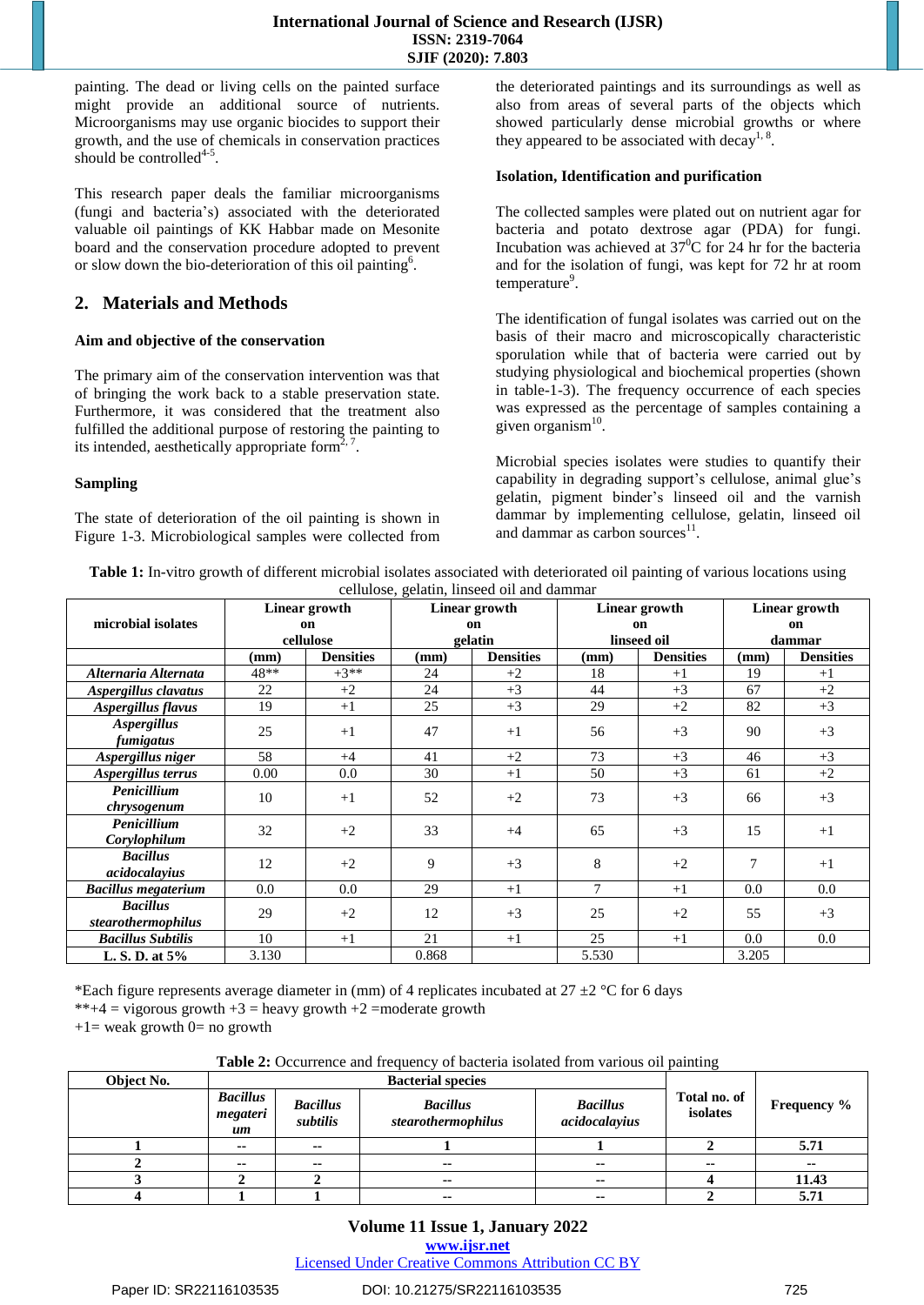## **International Journal of Science and Research (IJSR)** ISSN: 2319-7064 SJIF (2020): 7.803

| 5                     |              |            |               |              | 4  | 11.43         |
|-----------------------|--------------|------------|---------------|--------------|----|---------------|
| 6                     | --           |            |               |              | 3  | 8.57          |
| 7                     | --           | --         |               | --           |    | 2.86          |
| 8                     | --           |            | --            | $\sim$       |    | 2.86          |
| 9                     | --           | --         | $\sim$        | $\sim$       | -- | $\sim$        |
| 10                    | --           | --         | $\sim$        | $\sim$       | -- | $\sim$        |
| 11                    | --           | --         |               | 3            | 4  | 11.43         |
| 12                    | --           | --         | ↑             | $\mathbf{2}$ | 4  | 11.43         |
| 13                    | --           | $\sim$     | $\sim$        | $\mathbf{2}$ | 2  | 5.71          |
| 14                    |              |            | $\sim$ $\sim$ | $\sim$       | 2  | 5.71          |
| 15                    | $\mathbf{2}$ | 3          | --            | $\sim$       | 5  | 14.29         |
| 16                    |              | --         | $\sim$        | --           |    | 2.86          |
| 17                    | --           | $\sim$ $-$ | $\sim$        | $\sim$       | -- | $\sim$ $\sim$ |
| Total no. of isolates | 8            | 10         | 7             | 10           | 35 |               |
| Frequency             | 22.86        | 28.57      | 20            | 28.57        |    | 100           |

Table 3: occurrence and frequency of fungi isolated from various oil painting

|                          | <b>Fungal species</b>    |                                                                               |                |                      |                                |                   |                                                   |                                  |                           |             |
|--------------------------|--------------------------|-------------------------------------------------------------------------------|----------------|----------------------|--------------------------------|-------------------|---------------------------------------------------|----------------------------------|---------------------------|-------------|
| Object no.               |                          | Alternari a Aspergill   Aspergil<br>alternata us clavatus lus flavus fumigatu |                | Aspergil<br>lus<br>S | Aspergillu s Aspergil<br>niger | lus terrus        | Penicilliu<br>$\boldsymbol{m}$<br>chrysogen<br>um | Penicilliu m<br>corylophil<br>um | Total no. of<br>isolate s | Frequency % |
| $\mathbf{1}$             | 3                        | $\overline{2}$                                                                | 5              | 3                    | 4                              | $-$               | 2                                                 | 1                                | 20                        | 5.15        |
| $\overline{2}$           | 5                        | 4                                                                             | 6              | 3                    | 5                              | 1                 | $\overline{4}$                                    | $\overline{c}$                   | 30                        | 7.73        |
| 3                        | $\overline{4}$           | $\overline{2}$                                                                | 4              | 4                    | 13                             | $\qquad \qquad -$ | $\overline{4}$                                    | 9                                | 40                        | 10.3        |
| $\overline{4}$           | $\overline{2}$           | $\overline{c}$                                                                | 32             | $\overline{c}$       | 22                             | 14                | $\mathbf{1}$                                      | 5                                | 80                        | 20.62       |
| 5                        | $\overline{2}$           | 1                                                                             | 4              | 1                    | 4                              | $\qquad \qquad -$ | 5                                                 | $\mathbf{1}$                     | 18                        | 4.64        |
| 6                        | 5                        | 5                                                                             | 4              | $-\,-$               | 19                             | $\qquad \qquad -$ | $--$                                              | 12                               | 45                        | 11.60       |
| 7                        | $\overline{4}$           | --                                                                            | --             | --                   | 3                              | --                | $\overline{2}$                                    | 3                                | 12                        | 3.09        |
| 8                        | $\qquad \qquad -$        | $\overline{c}$                                                                | 5              | $\qquad \qquad -$    | 4                              | $\qquad \qquad -$ | $\qquad \qquad -$                                 | $\overline{c}$                   | 13                        | 3.35        |
| 9                        | $\overline{\phantom{m}}$ | $\qquad \qquad -$                                                             | --             | --                   | 9                              | --                | $-\,-$                                            | 7                                | 16                        | 4.12        |
| 10                       | $-$                      | 4                                                                             | 4              | $- -$                | 4                              | --                | $\qquad \qquad -$                                 | 7                                | 19                        | 4.89        |
| 11                       | $\overline{\phantom{m}}$ | 3                                                                             | $- -$          | 3                    | $\mathbf{1}$                   | --                | 5                                                 | $\mathbf{1}$                     | 13                        | 3.35        |
| 12                       | 3                        | 1                                                                             | 3              | $\mathbf{1}$         | 3                              | --                | $\overline{2}$                                    | $\mathbf{1}$                     | 14                        | 3.61        |
| 13                       | $\overline{4}$           | $- -$                                                                         | 2              | $-$                  | 5                              | $\qquad \qquad -$ | $\overline{\phantom{m}}$                          | $-$                              | 11                        | 2.84        |
| 14                       | $\overline{\phantom{m}}$ |                                                                               | 4              |                      | 6                              | --                | 3                                                 | $-$                              | 15                        | 3.86        |
| 15                       |                          | 5                                                                             |                | $\mathbf{1}$         | 6                              | $-$               | 3                                                 | 3                                | 18                        | 4.64        |
| 16                       | 5                        | $- -$                                                                         | --             | $-$                  | $\overline{c}$                 | $-$               | $\qquad \qquad -$                                 | 3                                | 10                        | 2.58        |
| 17                       | $\overline{\phantom{m}}$ | --                                                                            | $\overline{7}$ | --                   | 5                              | --                | $-\,-$                                            | $\mathbf{2}$                     | 14                        | 3.61        |
| Total no. of<br>isolates | 37                       | 32                                                                            | 80             | 19                   | 115                            | 15                | 31                                                | 59                               | 388                       |             |
| Frequency %              | 9.53                     | 8.25                                                                          | 20.62          | 4.90                 | 29.64                          | 3.87              | 7.99                                              | 15.21                            |                           |             |

#### Laboratory studies of biocide efficacy

The effect of biocides on the tested fungi and bacteria was studies using agar plates. A disc from a pure culture of each of the tested fungi was placed on the centre of plates containing different concentrations of the biocide were places in a hole in the centre of inoculated places. Petri plates were incubated at 27  $\pm$ 2 °C and the two diameters of every plate were measured<sup>12-14</sup>.

#### Methods adopted for conservation and restoration

Conservation and restoration is undertaken in some or almost all case. The main steps involved in conservation and restoration of oil painting are as fallows;

- Photographic documentation
- Cleaning of dust and dirt
- Facing with tissue paper and gauge cloths
- Removal of each panels from wooden strainer one by one
- Mechanical Removal of deteriorated masonite board from back side Removal of deposited termite infected dust and dirt
- Removal of facing.
- Give canvas support from back side of the painting with **BEVA**
- · Filling with canvas cloth and canvas thread at lost part of painting with BEVA
- Cleaning of dust and dirt from front side of painting with sulphur free eraser and saliva cleaning with cotton swah
- Surface leveling between painting and canvas filling area, coated with frenchalk and kaolin with PVA
- Reintegration of Painting
- Creation of lost panels with the reference of old photograph of painting.
- Give protective coating with paralloid B72
- Screw and fixed on wall one by one panels.

Initially the photographic documentation of the painting was done. For the conservation point of view, superficial cleaning for the removal of dust and dirt was carried out.

Volume 11 Issue 1, January 2022

www.ijsr.net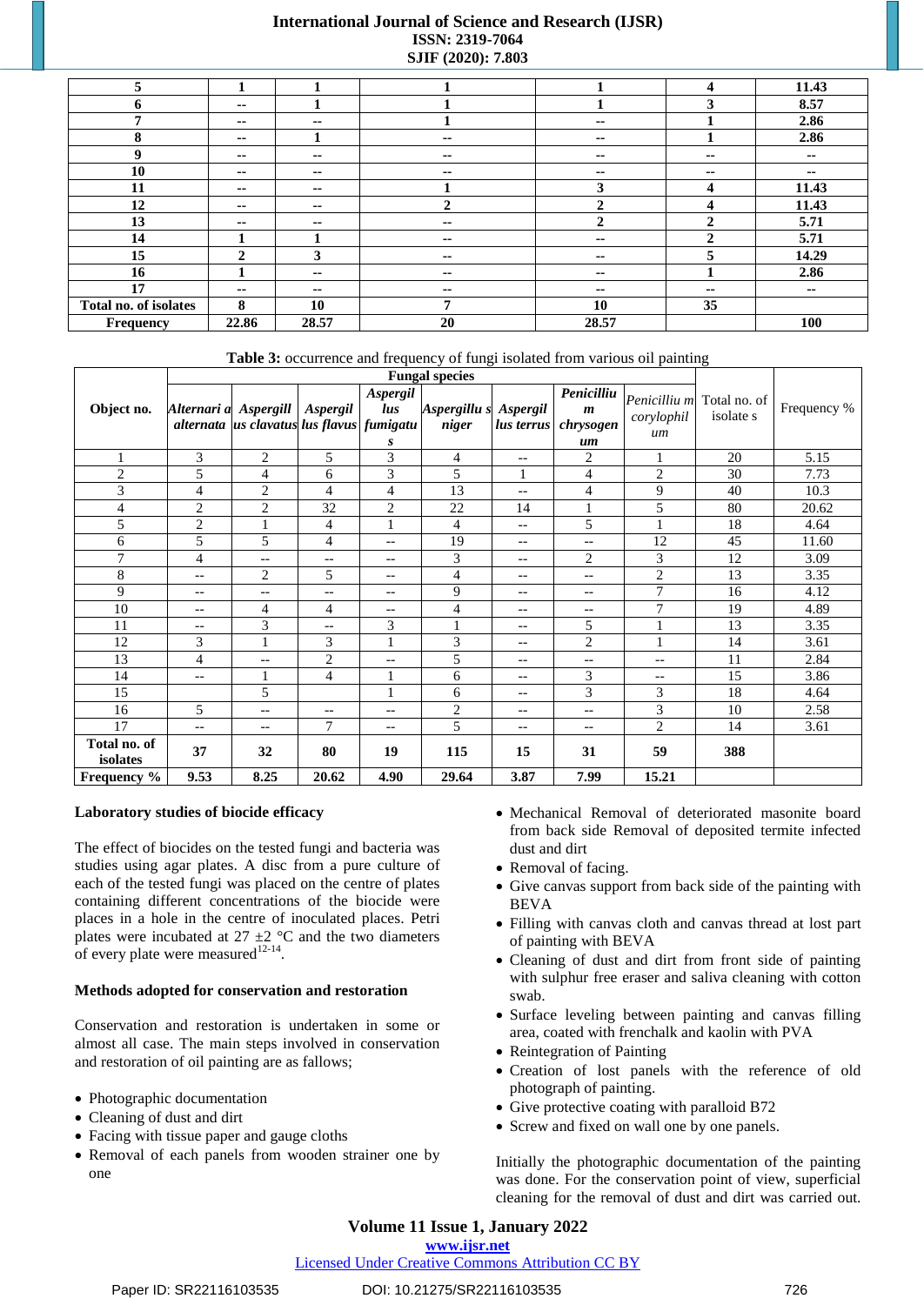The facing was done with tissue paper and gauge cloths. Each panel was separated from wooden strainer one by one and then the photographic documentation of each panel was done. Deteriorated masonite board was removed from the backside with the help of surgical blade. Deposited termite infected dust and dirt was removed mechanically as well chemically. Then, all the small pieces assembled at correct place with painting panels. Facing given to the painting was removed mechanically. The canvas support with BEVA was provided to the back side of the painting and the painting was removed from the dummy stretcher. Lost part of the painting was treated with the canvas cloth and thread using BEVA. Then, dust and dirt deposited in the front side of the painting surface was removed using sulphur free eraser and saliva with cotton swab. Surface was leveled between painting and canvas with frenchalk and kaolin with PVA thrice after drying. Then the reintegration of the painting was done. Lost panels were prepared with the reference of old photographs of the painting, then the painting stretched on aluminum strainer and finally the protective coating was given with Paraloid B72. Before fixing of painting at display area, we had given anti termite, anti microbial treatment and waterproofing coating on the wall where the painting had fixed.

## **3. Results and Discussion**

Table 2 & 3 represents data on the activities of various representatives bacterial and fungal isolates developed on agar media were isolated from different deteriorated oil paintings. The result in table 2 showed that the frequent occurrences of bacterial species ranged from 20% for Bacillus stearothermophilus to 28.57% for Bacillus acidocalayius and Bacillus Subtilis. While in table 1, the microbial linier grow on gelatin were minimum 0.868 and maximum 5.530 on linseed oil. While in table (3), the frequent occurrences of fungal species ranged from 3.87% for Aspergillus terrus to 29.64% for Aspergillus niger. These results agreed with those recorded in the literature on biodeterioration of wall and easel painting. The degree of decomposition of cellulose, gelatin, linseed oil and dammar differed considerably between microorganisms<sup>3, 5,</sup> 15-17 .

This experiment was undertaken to determine the effect of the tested biocides as agar amendment on the inhibition of microbial growth of the isolated fungi and bacteria. Data indicated that the antimicrobial activity of a biocide against growth of the tested microorganisms was significantly increased as the concentration of the biocide was increased. The result in table 2 and 3 showed that without exception all the screened oil painting was of highly microbial polluted. These results indicated that there are shortages in precautions and in the maintenance of these paintings. High relative humidity, inadequate air movement and darkness provide an almost ideal environment for the cultivation of bacterial and fungal spores, microbiological deterioration and insect attack $18\overline{20}$ .

## **4. Conclusion**

This study demonstrates the common microorganisms associated with valuable oil paintings, their role in deteriorating various layers of the painting as well as the negative effect of some biocides on the tested fungal and bacterial growth. The results showed that a single treatment of the biocides was sufficient to kill a number of fungal species effectively. A regular cleaning and periodical biocidal spraying will help in saving these paintings from bio-deterioration in addition to keep storage and display areas at a constant 50% RH and 20°C, with light levels for display at 50 lux, ultraviolet light at less than 75 μw/lumen and air filtration to 95% of outside levels of pollutants $2^{1-23}$ . In practice, however, these levels are rarely consistently achieved and realistic alternatives are often chosen, such as the creation of micro-climate frames or conditioned showcases. In warm humid museums, a glass box, if well built, is efficient in creating a safe microclimate and protecting exhibited paintings from microbial deterioration.

# **Acknowledgement**

The authors sincerely thank to Vice Chancellor, Dehradun University, Dehradun Uttrakhand for providing laboratory facility and Dr Atul Kumar Shriwastava and their team for hisr help and support for their assistance in identification of bacteria and fungi in this study.

# **References**

- [1] **Nwachukwu, S. C. U. and Akpata, T. V. I.,** Isolation of microorganisms by spread plate technique. In: Principles of quantitative microbiology. University of Lagos Press, 2003, pp.3-6.
- [2] **Manandhar, J. B.; Hartman, G. L. and T. C. Wang,** Conidial germination and appressorial formation of *Colletotrichum capsici* and C. gloeosporioides isolates from pepper. Pl. Dis. Reptr., 1995, 79: 361-366.
- [3] Gilman, J. C., A manual of soil Fungi, 2<sup>nd</sup> Ed. The Iowa state university press, Ames. Iowa, U. S. A., x+450, 1957, pp., 14, 153.
- [4] **Nelson, PE,** Toussoun, T. A. and W. F. O Marasaa: Fusarium spp. Anillustrated manual for identification, the Pennsylvania Univ, 1982, press. Univ., park.
- [5] **Brnett, H. L. and Hunter, B. B.,** I llustrated genera of imperfect fungi.4<sup>th</sup>. Ed. Macmillin New York, 1986.
- [6] **Cowan and Steal´s,** Manual for the Identification of Medical Bacteria, Cambridtion – University, press.3 rd edn, 1974, pp.8
- [7] **Peterh, H. A. Sneath; Nicolas, S. Mair; M. Elisabeth Sharph and John, G. Holt**,, Bergey´s Manual of systematic Bacteriologe Volume 2 1986. P.1122-1123
- [8] **Riker, A. J. and Riker, R. S.** Introduction to research on plant disease. John, S. Swift, Go. Ino., New York, 1936.
- [9] **Berghem, L. E. R. and Petterson, L. G.,** The mechanism of enzymatic cellulose degradation, Purification of cellulolytic fungi on highly ordered

**Volume 11 Issue 1, January 2022**

**www.ijsr.net**